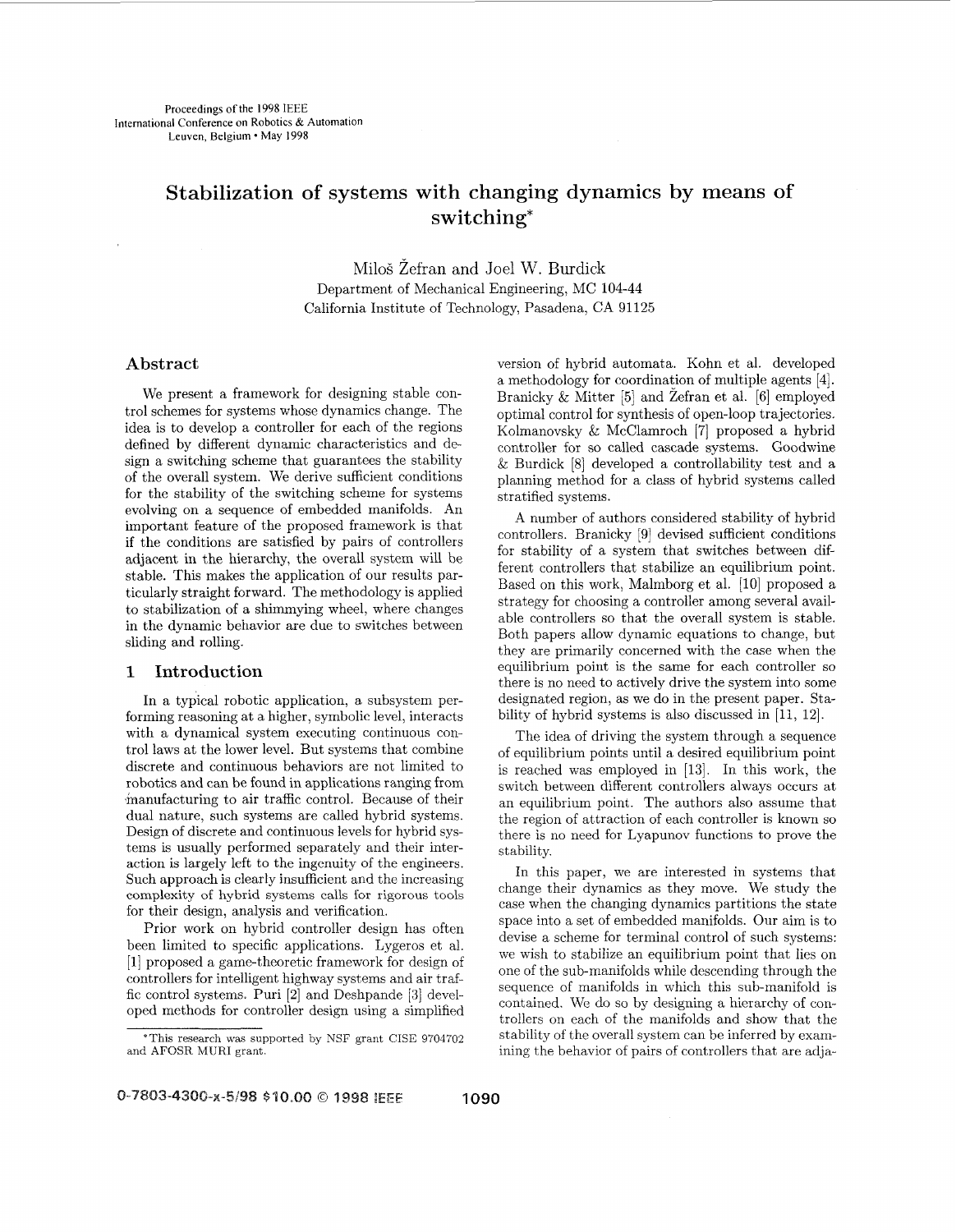cent in the hierarchy. The main tool for this analysis are Lyapunov functions. The strength of our scheme is that at each step we only analyze two different controllers and the stability of the overall system automatically follows.

## **2 Theoretical results**

To motivate the theoretical development 'we start with an example. The system that we study is the classical shimmying wheel, described in [14] and [15].



Figure 1: Schematic of a shimmying wheel.

A schematic of the shimmying wheel is shown in Fig. 1. A rigid link with a wheel is attached to a hinge joint, which is subsequently rigidly connected to a rigid object through a sliding joint between two springs (Fig. 1). The control input is the torque at the hinge joint. The object moves with a constant velocity  $v$  in the direction perpendicular to the axis of the sliding joint. The shimmying wheel can be seen as a simplified model of wheeled systems such as a robotic vehicle towing a trailer, an aircraft nose wheel or a motorcycle front wheel [15].

The goal of the control is to stabilize the wheel so that the bar is aligned with the direction of  $v$  (perpendicular to the sliding axis) and the slider is in the neutral position between the two springs (the forces of the springs are equal in magnitude and of the opposite sign). This task is complicated by the fact that the system can operate in two regimes: the wheel can either roll without sliding or it can slip. The system .will switch between rolling and sliding depending on the magnitude of the contact force between the wheel and the ground: the wheel will slip if the force in rolling would be greater than the friction force. If we assume a feedback control law for the torque about the hinge joint, the contact force is completely determined by the state of the system and the state space gets divided into two regions separated by a switching surface on which the contact force equals the friction force. In each of the regions the equations of motion are different. It is therefore unlikely that a single controller could stabilize the system and even if one exists it is not clear how to design it.

We continue by stating the problem in a more formal way. Suppose we have a dynamical system  $\Sigma$ and a sequence of (differentiable, connected) manifolds  $\mathbb{R}^N \supseteq M_1 \supseteq M_2 \supseteq \ldots \supseteq M_n$ . An example of such sequence is shown in Fig. **2** On each manifold, the system is described with a different set of equations:

$$
\dot{x}_i = f_i(x_i, u_i, t), \tag{1}
$$

where  $x_i$  is the state of the system and  $u_i$  is the vector of inputs for the system evolving on the submanifold *Mz.* Note that the dimensions of the manifolds might be different. In the case of the shimmying wheel, the manifolds *MI* and *M2* would correspond to sliding and rolling, respectively, where  $M_1$  is the whole space and  $M_2$  is the subspace on which the rolling constraint is satisfied.



Figure **2:** A sequence of embedded manifolds.

Let  $E_n \subseteq M_n$  be a manifold to which we wish to steer the system  $\Sigma$ . The problem that we address in this paper is how to design a sequence of feedback controllers:

$$
u_i = g_i(x_i, t), \tag{2}
$$

and a switching scheme that (if possible globally) stabilizes the system to  $E_n$ . This task is complicated by the fact that, in general, we can not guarantee that the system will stay on a manifold  $M_i$  once it starts evolving on it; it is possible that it gets pushed back to the manifold  $M_{i-1}$ . This is for example the case with the shimmying wheel: a disturbance can always cause the rolling wheel to slip.

#### **2.1 Sufficient conditions for stability**

Because of the limitations on space we state the results in this section without a proof. The interested reader is referred to [IS] for details. We also note that the conventional Lyapunov theory has to be appropriately modified to study stabilization of manifolds as opposed to single poims. The reader is referred to  $[17, 18]$  for further details. Here we just note that a distance between a point *x* and a set  $E \subseteq \mathbb{R}^n$  is defined as usual by  $\rho(x, E) = \inf_{y \in E} d(x, y)$ and that a ball with radius *R* around *E* is the set  $B(E, R) = \{x \mid \rho(x, E) < R\}.$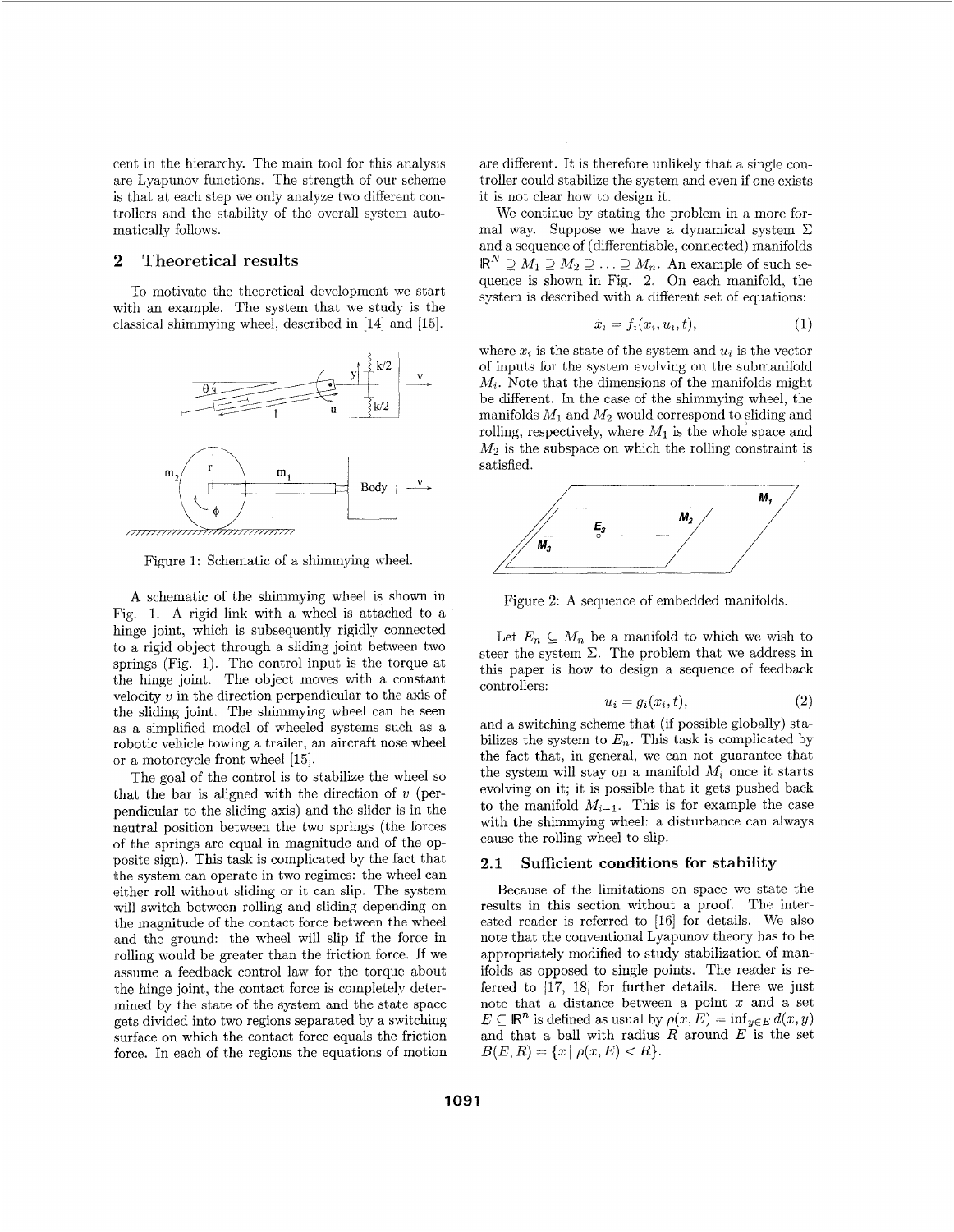Take a control system  $\Sigma$  evolving on two manifolds  $M_1 \supseteq M_2$ . Let  $g_1$  be a feedback controller on  $M_1$  (i.e.,  $u_1 = g_1(x,t)$  that steers the system to a manifold  $E_1$  and  $g_2$  a feedback controller on  $M_2$  that steers the system to a manifold *E2.* In order to steer an arbitrary trajectory to a submanifold of *M2,* we must require that  $E_1 \subseteq M_2$ , otherwise the system might get stuck on *El* without being able to switch to the controller  $g_2$ . Assume we can construct a Lyapunov function  $V_2$ that shows that  $g_2$  stabilizes  $E_2$ . Let

$$
S: \mathbb{R}^n \times \{1,2\} \rightarrow \{1,2\}
$$
  

$$
(x,\eta) \rightarrow S(x,\eta)
$$
 (3)

denote the switching scheme. In other words, the function *S* selects the controller to be used, depending on the state  $x$ , and the controller that is currently used, *n*. Clearly,  $S(x, \eta) = 2$  implies  $x \in M_2$ , since  $g_2$  is only defined on  $M_2$ . Let the sequence  $t_1 < t_2 < ...$  describe the switches between the controllers  $g_1$  and  $g_2$ , so that the switch occurs from  $g_1$  to  $g_2$  for times with odd indices  $(t_{2k+1})$  and from  $g_2$  to  $g_1$  for times with even indices  $(t_{2k})$  (Figure 3). The following lemma then gives sufficient conditions for  $E_2$  to be globally attractive:

**Lemma 2.1** *Let the switching scheme S satisfy the following conditions:* 

- *1. For every trajectory x(t) and any time T, there exists*  $t_s > T$  *such that*  $S(x(t_s), \eta(t_s)) = 2$ .
- 2.  $V_2(t_{2k}) \geq V_2(t_{2k+1})$  for every positive integer k.
- 3. There exists a  $\Delta$  such that  $t_{2k} t_{2k-1} > \Delta$  for *eveq positive .integer,k.*
- *4. There exists*  $L > 0$  *such that*  $S(x, 2) = 2$  *for every*  $x \in B(E_2, L) \cap M_2$ .
- *Then the submanifold E2 is globally attractive.*

Lemma 2.1 allows us to prove the following theorem:  $\mathcal{L}$ 

**Theorem 2.2** *Let*  $\Sigma$  *be a control system evolving on the chain of manifolds*  $M_1 \supseteq M_2 \supseteq \ldots \supseteq M_n$ . Let  $g_i$ ,  $E_i$ ,  $V_i$  and  $S_i$  be the feedback controller, the attrac*tive manifold for the system under the control of*  $g_i$ *, the corresponding Lyapunov function on Mi and the switching scheme that determines when we switch from*  $g_i$  to  $g_{i+1}$ . If for each  $i < n$ , the triples  $(M_i, g_i, E_i)$  and  $(M_{i+1}, g_{i+1}, E_{i+1})$ , together with the Lyapunov func*tion*  $V_{i+1}$  *defined on*  $M_{i+1}$  *and the switching scheme*  $S_i$  *satisfy the conditions of Lemma 2.1, then the system will be steered to*  $E_n$  *under the switching control:* 

$$
\mathcal{S}(x,\eta) = \begin{cases} \nS_{n-1}(x,\eta) & \eta \in \{n-1,n\}, \ x \in M_{n-1} \\ \n\vdots & \vdots \\ \nS_i(x,\eta) & \eta \in \{i,i+1\}, \ x \in M_i \setminus M_{i+1} \\ \n\vdots & \vdots \\ \nS_1(x,\eta) & \eta \in \{1,2\}, \ x \in M_1 \setminus M_2 \n\end{cases}
$$



Figure **3:** The value of the Lyapunov function as the system switches.

#### **3 Example**

The above results provide a framework for designing hybrid control schemes. We now show by example how to apply this methodology. We again consider the shimmying wheel (Fig. 1). If  $F = \{F_x, F_y\}^T$  is the reaction force of the ground on the wheel, the equations of motion for the system are:

$$
H\begin{bmatrix} \ddot{y} \\ \ddot{\theta} \\ \ddot{\phi} \end{bmatrix} + \begin{bmatrix} ky + \frac{1}{2}(m_1 + 2m_2)\dot{\theta}^2 \sin \theta \\ 0 \\ 0 \end{bmatrix} = A^T F + \begin{bmatrix} 0 \\ u \\ 0 \end{bmatrix} \tag{4}
$$

where *H* is the inertia matrix:

$$
H = \begin{bmatrix} m_1 + m_2 & -\frac{1}{2}(m_1 + 2m_2)\cos\theta & 0\\ -\frac{1}{2}(m_1 + 2m_2)\cos\theta & l^2(\frac{m_1}{3} + m_2) + \frac{r^2}{4}m_2 & 0\\ 0 & 0 & \frac{r^2}{2}m_2 \end{bmatrix}
$$

and

$$
A = \begin{bmatrix} 0 & l\sin\theta & -r\cos\theta \\ 1 & -l\cos\theta & -r\sin\theta \end{bmatrix}
$$
 (5)

is the matrix that relates the relative velocity  $v_r$  between the wheel and the ground at the contact point to the rate of change of the generalized coordinates:  $v_r = \{v, 0\}^T + A\{\dot{y}, \dot{\theta}, \dot{\phi}\}^T$ . The system has 6 states: **3** generalized coordinates and **3** generalized velocities.

When the wheel is rolling, we have an additional constraint:

$$
v_r = 0 \tag{6}
$$

In this case, the force  $F = F_c$  is the constraint force that prevents slippage of the wheel and it can be eliminated from Eq.  $(4)$  using Eq.  $(6)$  [14, 15]. Since  $(6)$ represents two constraint equations, the dimension of the system in pure rolling drops to 4.

When the wheel is sliding, we have the following expression for the reaction force  $F = F_s$ :

$$
F_s = -\mu_d \frac{v_r}{\|v_r\|} (m_1 + \frac{m_2}{2})g \tag{7}
$$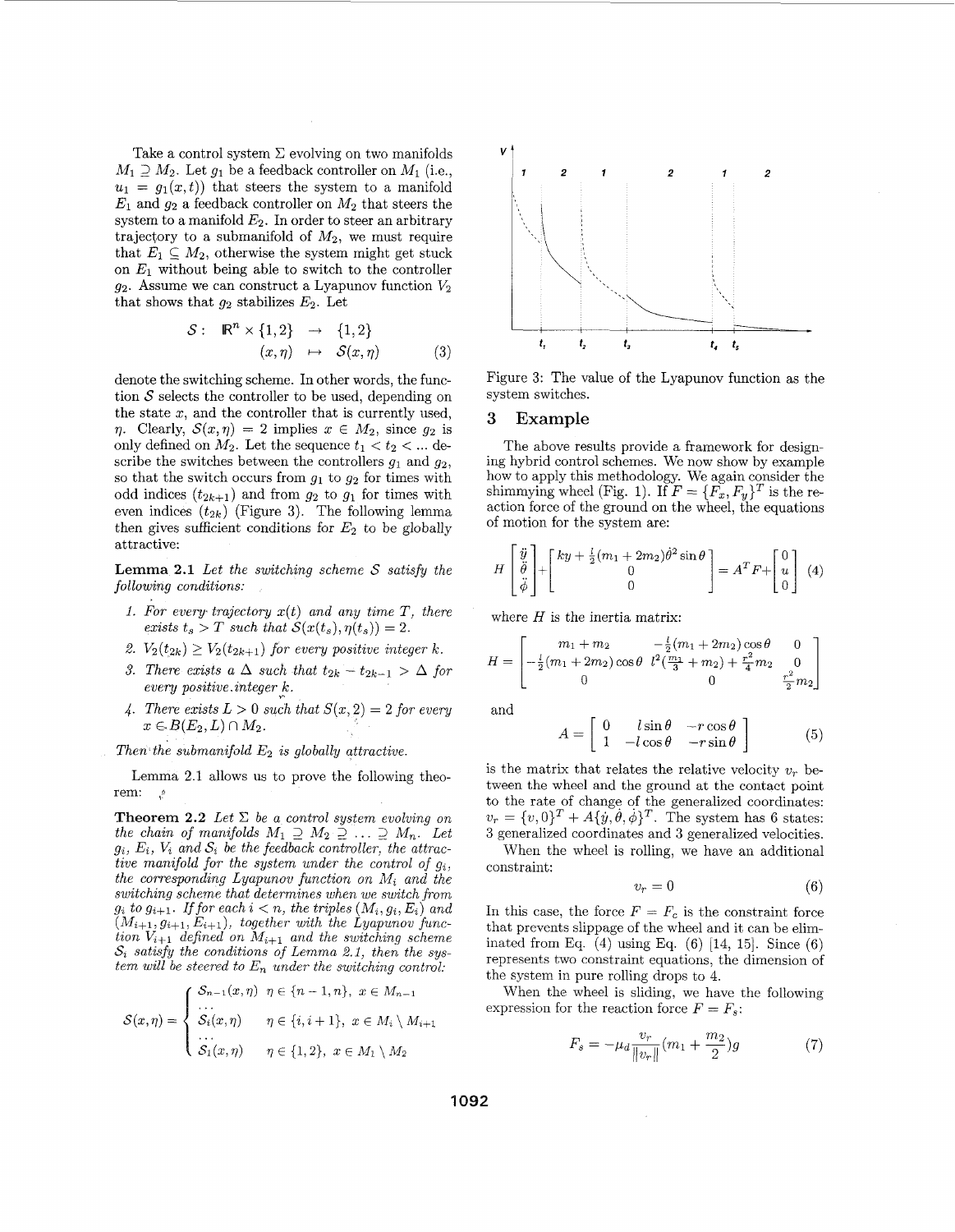where  $\mu_d$  is the coefficient of (dynamic) friction and  $g$ is the gravity constant.

The switch from rolling to sliding occurs when the amplitude of the constraint force exceeds the amplitude of the (static) friction:

$$
||F_c|| > \mu_s(m_1 + \frac{m_2}{2})g \Rightarrow
$$
 rolling  $\rightarrow$  sliding

The condition for the switch from sliding to rolling is that the relative velocity is 0 and that the amplitude of the frictional force is greater than the amplitude of the constraint force:

$$
v_r = 0 \& \Vert F_c \Vert \leq \mu_s (m_1 + \frac{m_2}{2}) g \quad \Rightarrow \quad \text{sliding} \rightarrow \text{rolling}
$$

To avoid problems with the uniqueness of solutions to the dynamic equations, we require that  $\mu_d < \mu_s$ .

The analysis of the system can be simplified by observing that  $\phi$  does not occur in any of the equations. It is therefore a cyclic variable and we can limit our study to the dynamics of  $y$  and  $\theta$ . In the formalism of Section 2, the reduced system thus evolves on manifolds  $M_1$  and  $M_2$  of dimension 4 and 3, respectively, where  $M_1 = \mathbb{R}^4$  and  $M_2$  is defined by Eq. (6).

The goal of the control is to stabilize the wheel to the state  $y = 0$  and  $\theta = 0$ . To achieve this goal we will design three controllers: a controller  $q_1$  for the system in sliding regime (defined on  $M_1$ ) and controllers  $q_2$ and **g3** for the system in the rolling mode (defined on  $M_2$ ). To apply Theorem 2.2 we introduce an additional manifold  $M_3 = M_2$ . The idea is to steer the system with the controllers  $g_1$  and  $g_2$  to a state from which we can stabilize the system to a desired point with the controller *93.* 

To design a controller for the system evolving on  $M_1$ , we observe that the control input can linearize the dynamic response for  $\theta$ . Therefore,  $\theta$  can be made to exponentially converge to 0. **A** short calculation shows that for  $\theta = \theta = 0$ , the dynamics for  $\phi$  is given by:

$$
\ddot{\phi} = -\frac{\mu_d (m_1 + 2m_2)g(r\dot{\phi} - v)}{m_2 r \sqrt{\dot{y}^2 + (r\dot{\phi} - v)^2}}
$$
(8)

so  $\phi$  asymptotically converges to  $\frac{v}{r}$ . Similarly, the dynamics for y at  $\theta = \dot{\theta} = 0$  equals:

$$
\ddot{y} = -\frac{\mu_d(m_1 + 2m_2)gy}{2(m_1 + m_2)\sqrt{\dot{y}^2 + (r\dot{\phi} - v)^2}} - \frac{ky}{2(m_1 + m_2)}
$$
\n(9)

The limit of the first term on the right side is not well defined as  $v_r \rightarrow 0$ , but further analysis shows that the system will converge to  $\dot{y} = 0$  and in addition  $|y| < \frac{\mu_d(\frac{m_1}{2}+m_2)g}{k}$ . We therefore conclude that in the reduced space  $(y, \theta, \dot{y}, \dot{\theta})$  with the cyclic variable

 $\phi$  eliminated,  $E_1$  is the line segment  $(y, 0, 0, 0)$ , where  $|y| \leq \frac{\mu_d(m_1+2m_2)g}{2k}$ .

To design the controller  $g_2$  on  $M_2$  (only defined in the rolling mode), we use the same idea as above. We first have to eliminate the constraint force using Eq. (B), after which we can compute *U* that cancels the nonlinearities in the equation for  $\ddot{\theta}$ . Since the system is in the rolling mode, the constraint (6) also implies that the system will simultaneously approach  $\dot{y} = 0$ and  $\phi = \frac{v}{r}$ . However, y is not forced to 0 and can have an arbitrary value. In this case, the attractive manifold  $E_2$  is therefore given (in the reduced space) by a line  $(y, \theta, \dot{y}, \dot{\theta}) = (y, 0, 0, 0)$ . We will also need a Lyapunov function  $V_2$  that assures stability of  $E_2$ . Since the dynamics of the system is given completely by the dynamics of  $\theta$ , it suffices to construct a Lyapunov function that shows the asymptotic stability of a linear dynamic equation for  $\theta$ , which can be easily. done.

Finally, we derive a controller  $g_3$  on  $M_2$  that stabilizes the reduced system to the point  $E_3$  =  $(y, \theta, \dot{y}, \dot{\theta}) = (0, 0, 0, 0)$ . To this end, we investigate the dynamics for  $y$  with the constraint force eliminated. We could see that we can again cancel the nonlinear terms in the equation for  $\ddot{y}$  and make the point  $(y, \dot{y}) = (0,0)$  asymptotically stable. A short calculation shows that at this point, the dynamics for  $\theta$  becomes:

$$
\dot{\theta} = \frac{v}{l} \sin \theta \tag{10}
$$

so that  $\theta = 0$  is a stable equilibrium point everywhere except for  $\theta = \pi$ . This, together with the constraint equation  $(6)$ , also implies that the system will converge to  $\dot{\phi} = \frac{v}{r}$ .

We construct the Lyapunov function  $V_3$  in two steps. We want the dynamics of  $y$  to be dominant until  $y$  almost converges to the equilibrium point  $y = 0, \dot{y} = 0$ , where we want the (stable) dynamics for  $\theta$  to take over. Let  $V_3^y$  be the Lyapunov function for the stable linear equation for  $y$ . It is easy to see that:

$$
V_2^{\theta} = \theta^2 \tag{11}
$$

is a Lyapunov function for the system (10). Now consider the function:

$$
V_2 = C_1 V_2^y + e^{-C_2(y^2 + \dot{y}^2)} V_2^{\theta}.
$$
 (12)

The function is positive definite and we can choose the constants  $C_1$  and  $C_2$  to obtain a negative derivative along the trajectories.

Next, we have to design the switching schemes. The switching scheme  $S_1$  is quite simple:

$$
\mathcal{S}_1(x,\eta) = \begin{cases} 2 & x \in M_2, \ \|F_c\| \leq \frac{\mu_d}{2}(m_1 + 2m_2)g \\ 1 & \text{otherwise} \end{cases}
$$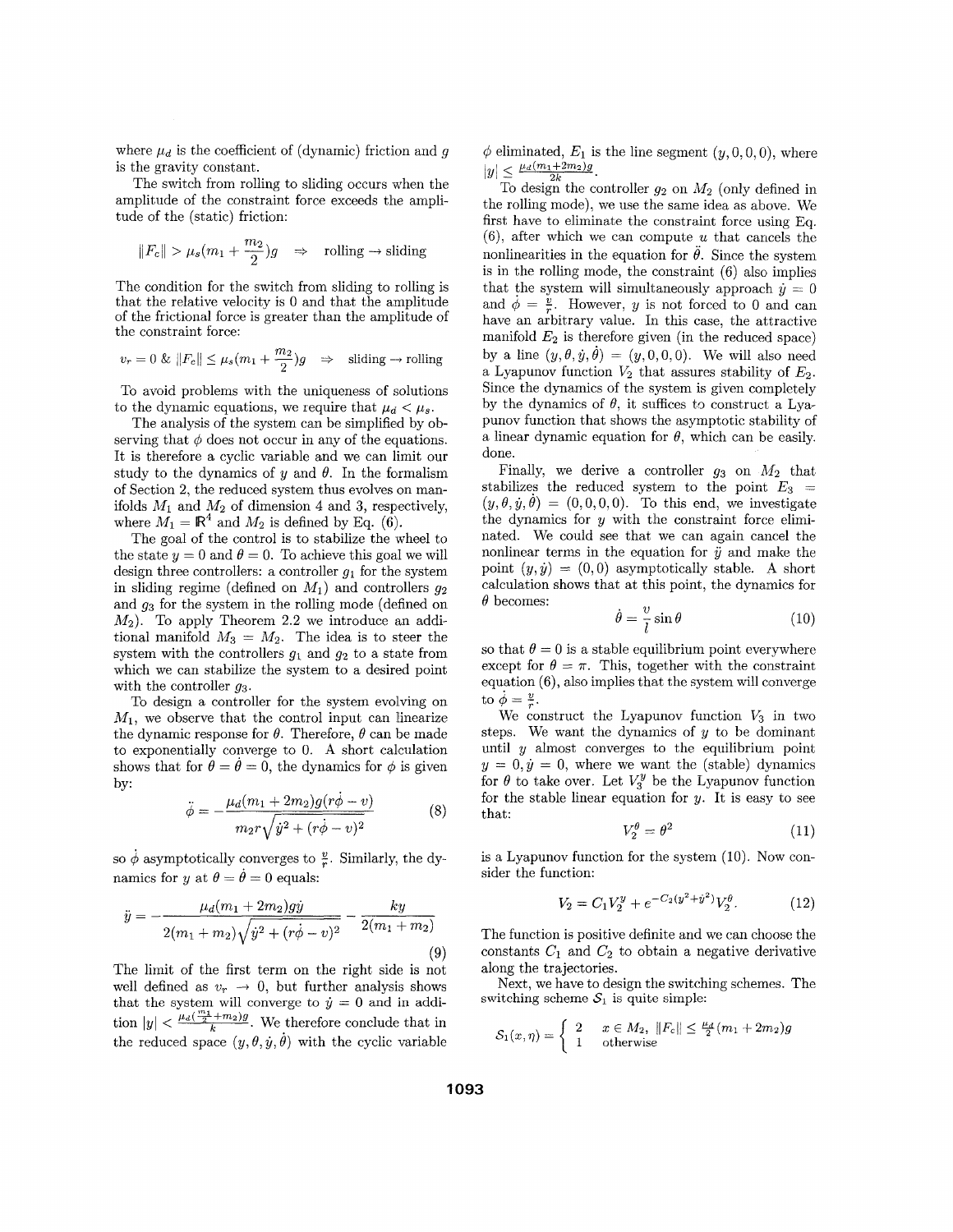

Figure 4: **A** typical simulation run.

The controller  $g_2$  has a singularity at  $\theta = \pm \frac{\pi}{2}$ , but on these two hyperplanes the constraint force is unbounded, which means that they do not intersect (the closure of)  $M_2$ .

The switching scheme  $S_2$  is defined in the following way:

$$
\mathcal{S}_2(x,\eta) = \begin{cases} 3 & \eta = 2, \ x \in B(E_3, R_{\text{in}}), \ V_3(x) \le V_3^{3\to 2}, \\ & \|F_c\| \le \frac{\mu_4}{4}(m_1 + 2m_2)g \\ 3 & \eta = 3, \ x \in B(E_3, R_{\text{out}}) \\ 2 & \text{otherwise} \end{cases}
$$

where  $R_{\text{in}} < R_{\text{out}} < \frac{\pi}{2}$  (this guarantees that  $B(E_3, R_{\text{out}})$  does not intersect the hyperplanes  $\theta =$  $(\pm \frac{\pi}{2})$ , and  $V_3^{3\rightarrow 2}$  is the value of  $V_3$  when the system last switched from the controller *g3* to the controller *g*<sub>2</sub>. Again, we avoid the hyperplanes  $\theta = \pm \frac{\pi}{2}$  because *g3* becomes singular there. Observe that the switching scheme explicitly encodes condition (2) of Lemma 2.1. The other restrictions in the switching scheme are necessary to satisfy condition **(3).** 

The next step would be to check that the conditions of Theorem 2.2 are satisfied. According to the theorem, it suffices to show that  $g_1$  and  $g_2$  stabilize  $E_2$ , and that  $g_2$  and  $g_3$  stabilize  $E_3$ . In the interest of keeping the presentation short, the proofs will be omitted but we refer the interested reader to [16] for the details. Here we only mention that in order to show that the controller  $g_2$  can arbitrarily decrease the Lyapunov function  $V_3$  so that the system can switch to *93,* we use a modified controller:

$$
\hat{g}_2(x) = (1 - c_1 e^{-c_2 V_2(x)}) g_2(x) + c_1 e^{-c_2 V_2(x)} g_3(x)
$$

This controller behaves as *g2* away from *E2* and as *g3*  close to  $E_2$ . It will therefore bring the system towards  $E_2$  and once close to  $E_2$  cause the Lyapunov function *V3* to decrease.

#### **3.1** Simulation results

**A** typical simulation run of the system controlled with the derived controllers is shown in Fig. 4. The system starts in the sliding regime with the controller *g1* active. At 0.9s the wheel stops sliding and the controller *g2* takes over. At 1.14s the system switches again, this time to the controller *g3* that stabilizes the system to the desired state. The switches between different controllers cause discontinuities of the input, as Fig. 4.b. shows. It can be seen in Fig. 4.a that while the controllers  $g_1$  and  $g_2$  are active,  $\theta$  is the controlled variable and it decreases to 0. When the controller *g3*  becomes active, the controlled variable becomes  $y$  (so it decreases to 0) and  $|\theta|$  initially increases. After y becomes small,  $|\theta|$  also decreases to 0.

The next figure illustrates that the modified controller  $\hat{g}_2$  decreases the Lyapunov function  $V_3$ . Variables y and  $\theta$  are shown in Fig. 5.a, while the Lyapunov functions *V2* and *V3* are shown in Fig. 5.b. The system starts in the rolling regime with the controller *g3* active, however during the first 0.1s it switches first to the controller *g2* and then to the sliding regime and the controller  $g_1$  (these switches are not shown). At the switch from *g3* to *g2* the value of the Lyapunov function  $V_3$  us 263.4. To show that the controller can arbitrary decrease  $V_3$ , we modified the switching scheme  $S_2$  so that the value of the Lyapunov function *V3* at the switch from *g2* to *g3* has to be half the value of the function at the switch from *g3* to *92.* In our case, the function *V3* therefore has to decrease to 131.7 in order to switch to the controller *g3.* At the time 0.38s, the system switches from sliding to rolling and to the controller  $q_2$ . The controller decreases the Lyapunov function until it reaches the desired value at the time 1.30s when the system switches to the controller *g3* and the system is stabilized. Figure 5.a also shows that the controller  $g_2$  does not drive  $\theta$  to 0 but to some offset value that guarantees the decreasing of *v3.* 

# **4** Conclusion

We investigated the problem of stabilizing **a** system with changing dynamics with a sequence of controllers. We studied the case when the system evolves on a sequence of embedded manifolds and derived sufficient conditions under which the switching scheme employing different controllers can be guaranteed to stabilize the system to the desired manifold. These sufficient conditions give direct guidance for the design of appropriate controllers. The results were applied to the stabilization of the shimmying wheel. We were able